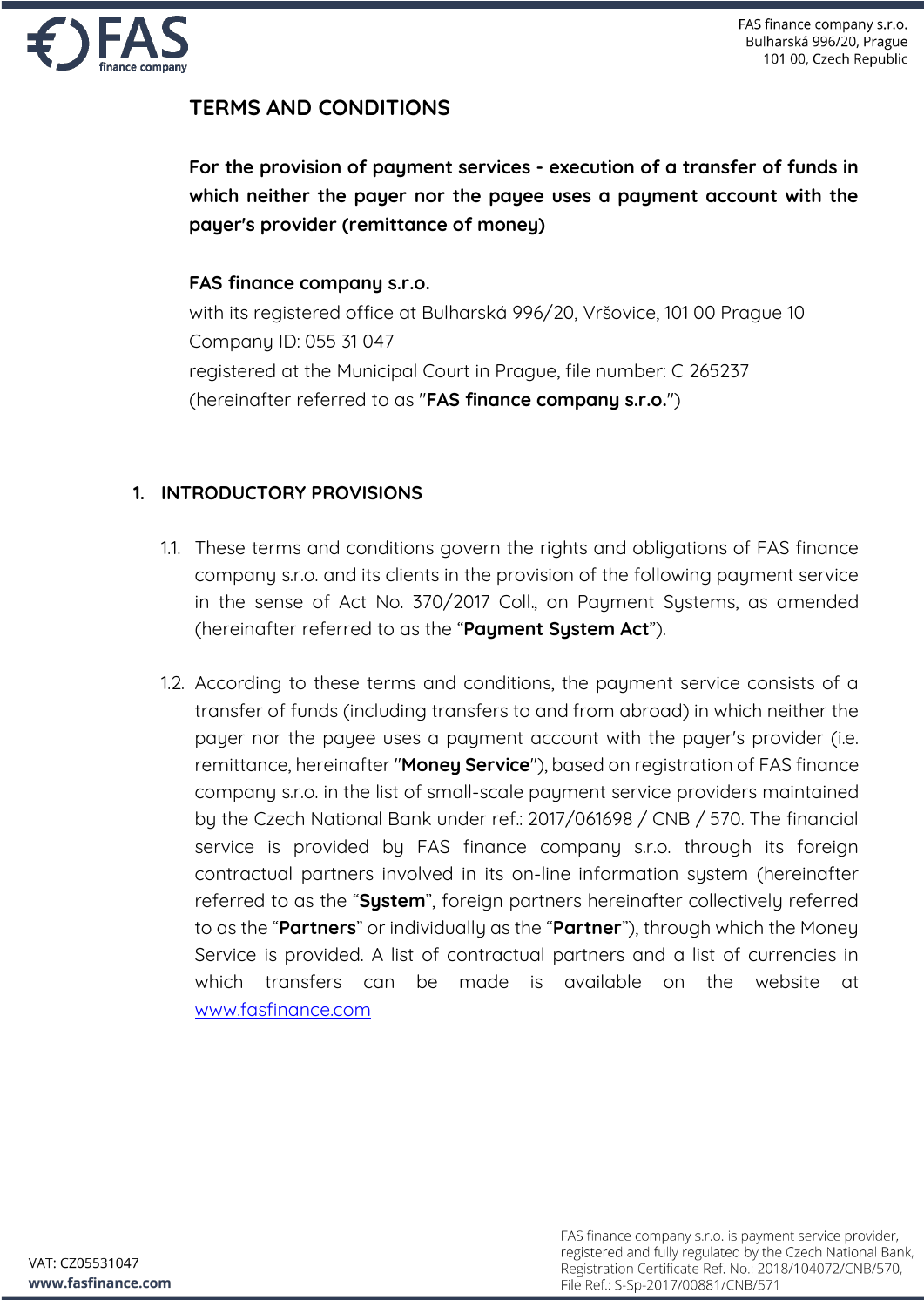

- 1.3. FAS finance company s.r.o. provides the Financial Service mainly through its sales Agents, with whom it has entered into an agency agreement on the basis of the relevant provisions of the Payment System Act, and who have been authorized by FAS finance company s.r.o. to, among others, enter into agreements on one-off payment transactions (hereinafter collectively referred to as "**Agents**" or individually as "**Agent**"), on the basis of which clients are represented through Agents on behalf of FAS finance company s.r.o. the payment of funds is mediated on the basis of the client's instruction (hereinafter referred to as the "**One-Time Transaction**") abroad to a person designated by the client (hereinafter referred to as the "**Beneficiary**") and to whom was for this purpose issued a written confirmation of the possibility of providing the Financial Service by FAS finance company s.r.o. The list of Agents, including their establishments, in which they are entitled to offer the Money Service (hereinafter referred to as the "**Establishment**" or "**Premises**") and the list of currencies in which transfers can be made, are available on the website at www.fasfinance.com. In addition, all relevant and important information is communicated to the client upon request by the Agent.
- 1.4. These terms and conditions (hereinafter also referred to as "**business conditions**") are an integral part of the payment service contract in the sense of § 127 letter b) of the Payment System Act (hereinafter referred to as the "**Agreement**"), on the basis of which FAS finance company s.r.o. performs a one-time transaction for the client. The rights and obligations arising from the Agreement and these terms and conditions are governed by the laws of the Czech Republic. All legal proceedings are conducted in the Czech language (with the possibility of communication in the languages specified in clause 6.2. of these terms and conditions)
- 1.5. For the purposes of this Agreement, the client is a client of FAS finance company s.r.o., who has entered into an Agreement with this company directly or through a Agent (hereinafter referred to as the "**Client**").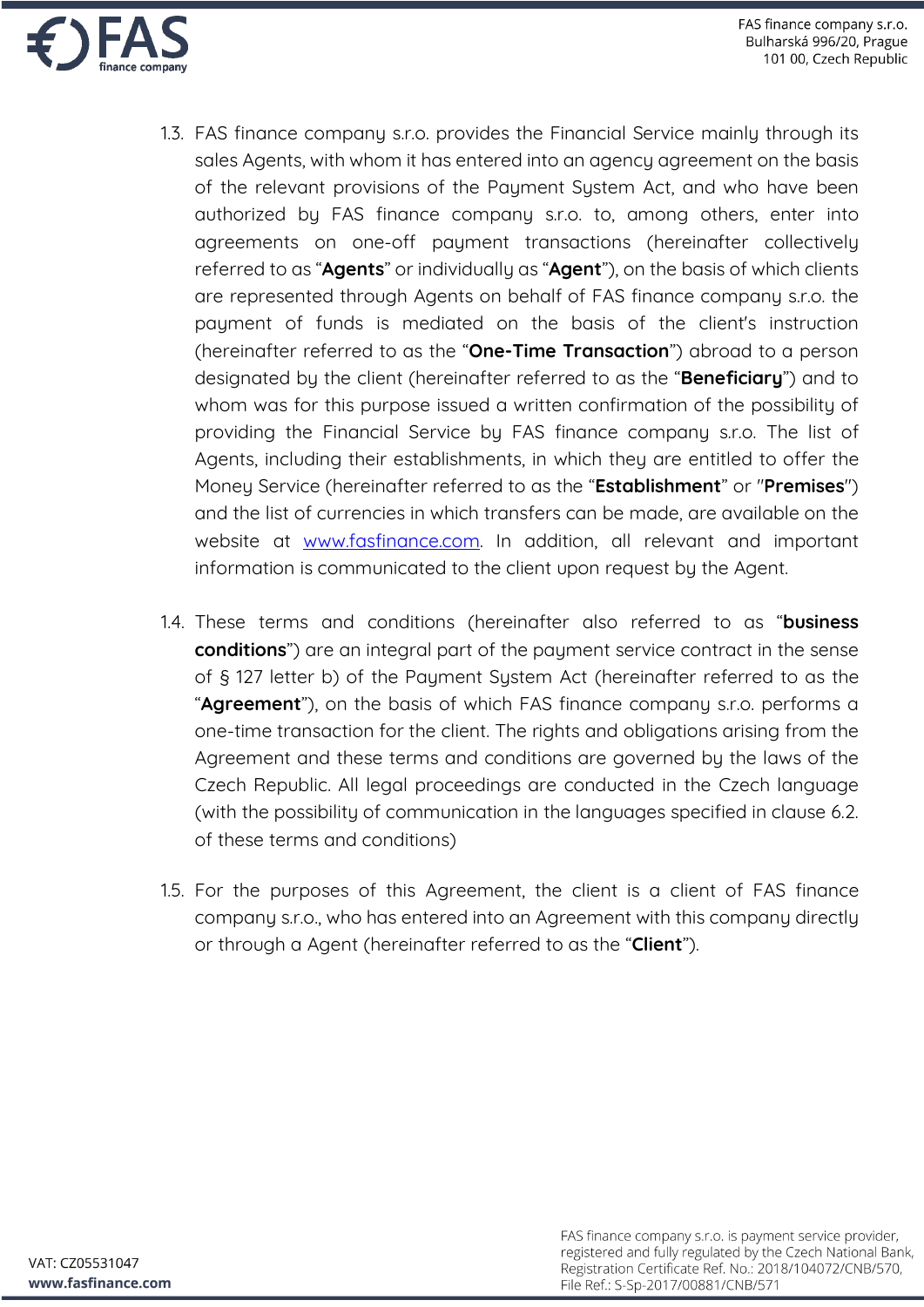

# **2. CONTRACTUAL RELATIONSHIP**

- 2.1. The Client who intends to use the Money Service must appear in person for the purpose of identification, or control, in the sense of § 7 and 8, or § 9 of Act No. 253/2008 Coll., On Certain Measures against the Legalization of Proceeds from Crime and Terrorist Financing, as amended, to the Establishment of the relevant Agent or to another place agreed with the Agent and to inform the Agents in particular:
	- 2.1.1. their identification data (in the case of a natural person, these are: name, surname, date of birth, address of permanent residence, or address of current residence or correspondence address, telephone number, or email address, citizenship; in the case of a legal person these are: company or business name, including a distinguishing suffix, identification number, registered office, or address of the actual performance of the activity or correspondence address, telephone number, or e-mail address) and an identity card with an image (photo) for acquisition of its photocopy or scanned version and recording of the type and number of the card, state, or the authority that issued it and the period of its validity, and in the case of a legal entity, the person acting on its behalf shall also submit an extract from the public register or an extract from a similar register, which may not be older than 3 months, unless otherwise provided by law; these documents must be submitted in Czech, English or Russian or must be officially translated into one of these languages,
	- 2.1.2.the amount and currency of the funds which are to be the subject of the One-Time Transaction requested and which are received from the Client for this purpose by the Agent (hereinafter referred to as "**Received Funds**"),
	- 2.1.3.the purpose and intended nature of the business or business relationship and the source of the Received Funds (as defined below),
	- 2.1.4.the required payout point at which the transferred funds are to be paid to the Beneficiary (hereinafter referred to as the "**Payout Point**"), in one of the currencies specified by the relevant Partner (hereinafter referred to as "**Paid Funds**"), the Beneficiary's name and current telephone number contact of the Recipient.

At the Client's request, the Agent is obliged to prove his authority to act on behalf of FAS finance company s.r.o. to receive funds from the Client in connection with the One-Time Transaction or to pay out such funds and to perform other related acts with the original document of confirmation from FAS finance company s.r.o.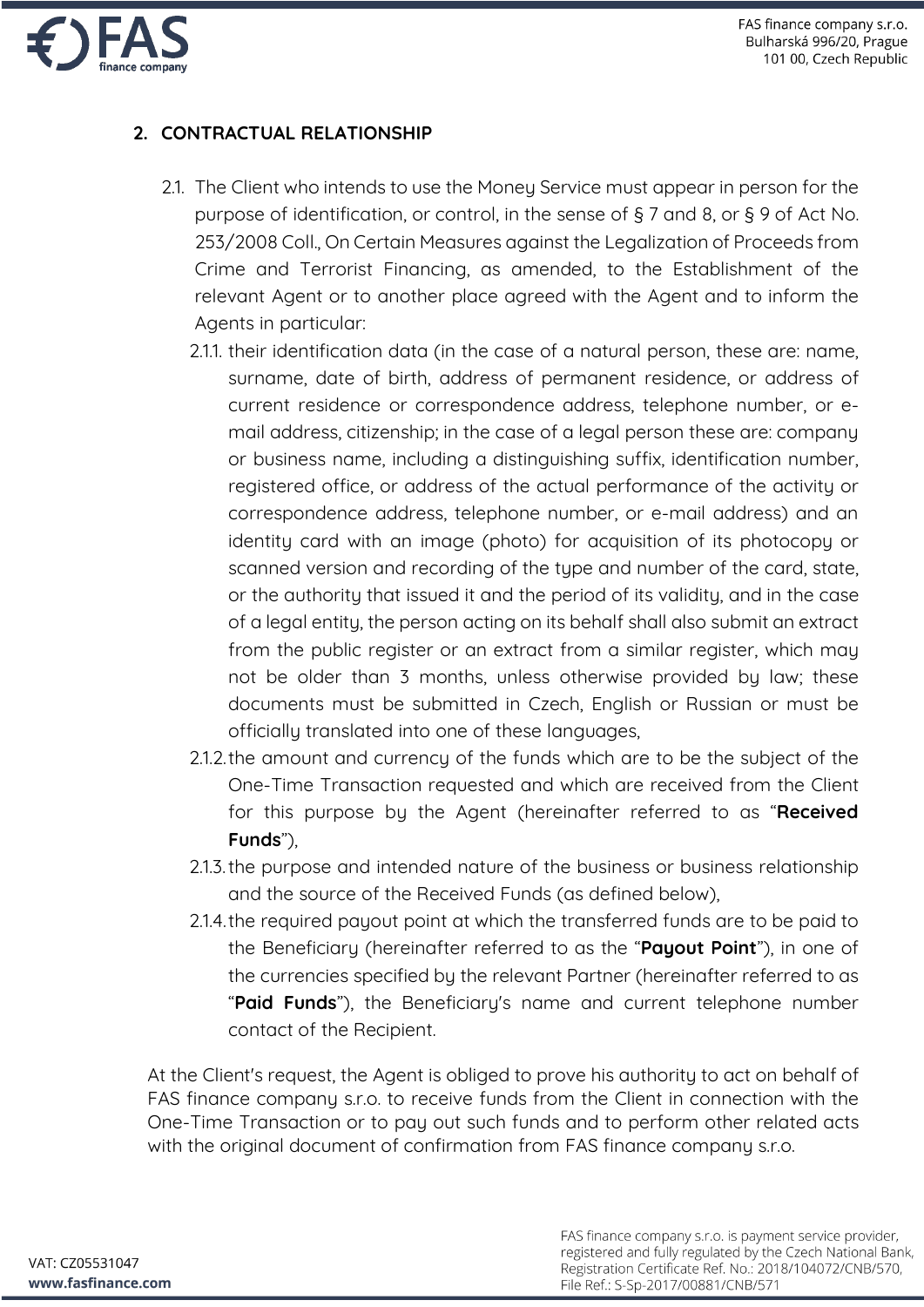

- 2.2. In the event that the Agent on behalf of FAS finance company s.r.o. will not refuse the provision of the Money Service required by the Client, he will notify the Client immediately of the total amount of the fee, which will be charged to the Client for the One-Time Transaction with addition of the Agent's commission (hereinafter "**Fee**"), and the exchange rate that will be used to convert the currency of the Received Funds into the currency of the transferred funds (hereinafter referred to as the "**Exchange Rate**"), make available or provide him with all information in connection with the Money Service, especially information pursuant to § 131 et seq. of the Payment System Act, and acquaints him duly with his rights and obligations, as well as with the wording of these business conditions in particular. For the transfer of funds of FAS finance company s.r.o. the provisions of Section 168 of the Payment System Act shall apply, and the One-Time Transaction shall be settled without delay, but no later than within thirty days from the conclusion of the Agreement (hereinafter referred to as the "**Settlement Deadline**").
- 2.3. Following the pre-negotiation of the terms of the One-Time Transaction in the sense of provision 2.2. of the business conditions and their preliminary approval by a Agent acting on behalf of FAS finance company s.r.o. and by the Client, the Agent shall complete with the Client's consent all data necessary for the execution of the One-Time Transaction (especially the Client's identification data, the Beneficiary's identification data, One-time Transaction and Exchange Rate data, transaction code (unique identifier) on the basis of which the Beneficiaries will be paid the Paid Funds - hereinafter collectively referred to as the "**Code**") into an electronic form in the System or possibly another relevant system (hereinafter referred to as the "**Form**"), which is then printed out and submitted to the Client for reading, checking and approval. If the Client agrees with the content of the Form, as well as with the correctness of the stated data, he will confirm the conclusion of the Agreement, as well as the fact that all information in connection with the Financial Service, especially in accordance with the provisions of § 131 et seq. of the Payment System Act was duly made available to him, or provided, with his handwritten signature. The Client is obliged to carefully protect the assigned Code and other data related to the One-Time Transaction from loss, disclosure or any misuse and acknowledges that neither FAS finance company s.r.o. nor Agent do bear any responsibility for any misuse or other damage caused in connection with the publication, loss or misuse of the Code or other data
- 2.4. Agreement between the Client and FAS finance company s.r.o. is closed when all the following conditions are met: a) Agent, resp. a person authorized to act on his behalf, and the Client shall provide the printed Form with their handwritten signatures, b) the Client shall hand over the entire amount of Received Funds to the Agent and c) the Client shall pay the relevant Fee (including the Agent's commission).
- 2.5. FAS finance company s.r.o. on the basis of data entered into the System by the Agent no later than the next working day after the conclusion of the Agreement (unless otherwise stipulated in the relevant provisions of the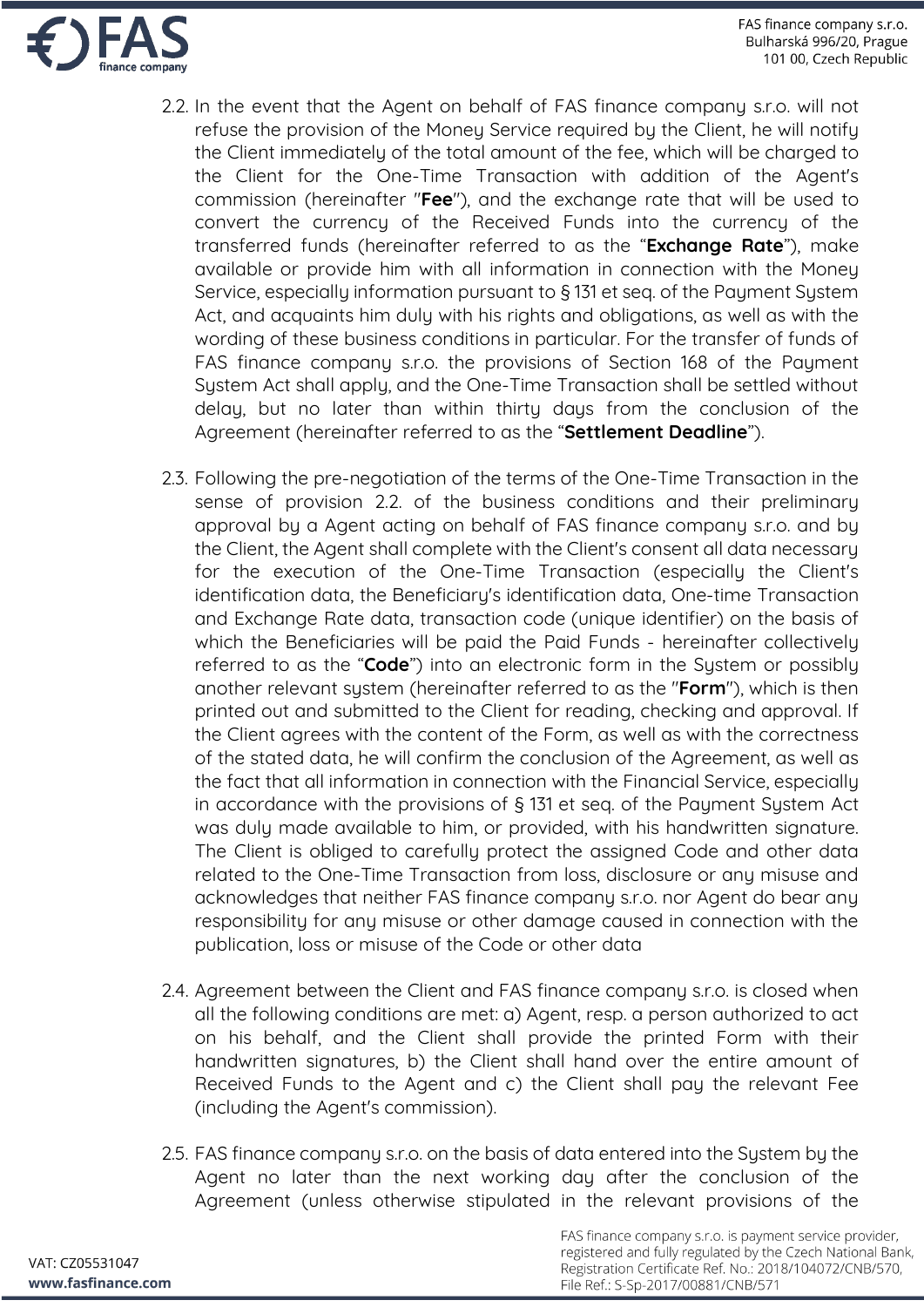

Payment System Act) files a notice regarding the provision of payment of the Paid Funds to the Beneficiary into the relevant System shared with the relevant Partner. Based on this notice, the relevant Partner will be ready to pay the Paid Funds to the relevant Beneficiary at the relevant Payout Point within the agreed Settlement Period during its normal business hours, based on proper identification by the Beneficiary and communication of the Code, amount, currency and possible conditions set for the implementation of the payment (especially the conditions required by law, including regulations against money laundering and terrorist financing resulting primarily from § 7 et seq. of Act No. 253/2008 Coll., on certain measures against money laundering and financing of terrorism, as amended).

- 2.6. Immediately after performing the above-mentioned first identification, or control of the Client (provision 2.1. of the Terms and Conditions), a Agent may issue a card to the Client with a unique client number relating to the Client's person (hereinafter referred to as "**ID**") proving the proper execution of his identification, or controls (hereinafter referred to as the "**Client Card**"). The Client is obliged to store the Client Card, including the ID, in such a way that it is not lost, destroyed, stolen or misused, and in particular must not allow any third party to become acquainted with the ID assigned to him. If the Client Card is lost, destroyed, stolen or misused or if any third party becomes acquainted with the Client's ID, the Client is obliged to inform FAS finance company s.r.o. or its Agent of this immediately in a provable manner, request the blocking of the Client Card and, if necessary, request the issuance of a new Client Card. At the latest upon receipt of the Client Card (or at the latest upon signing the Form, if the Client Card is not issued to the Client), the Client is obliged to get acquainted with the current wording of the business conditions, and at the same time, all information in the sense orelevant to the Payment System Act will be made available or provided to him, and all questions asked will be answered by FAS finance company s.r.o., its authorized persons or the Agent.
- 2.7. In case of a payment service of the remittance of funds from abroad, the procedure of identification or control of the Beneficiary is in a similar manner as described in particular in clause 2.1. of business conditions and in relation to the Recipient the conditions specified in particular in Article 3 of clause 2.2 must be met. The beneficiary is thus obliged, among other things, to inform the Agent of the Code (unique transaction identifier) assigned to the given payment service and communicated to the sender of funds abroad, to duly prove his identity and to allow photocopies or scanned versions of documents submitted to be made. In case of non-fulfillment of conditions or in case of doubts about the legitimacy of payment of transferred funds to a certain person, the Agent is entitled to refuse to make such payment and will proceed in accordance with provision 3.6. or clause 4.3 of business conditions.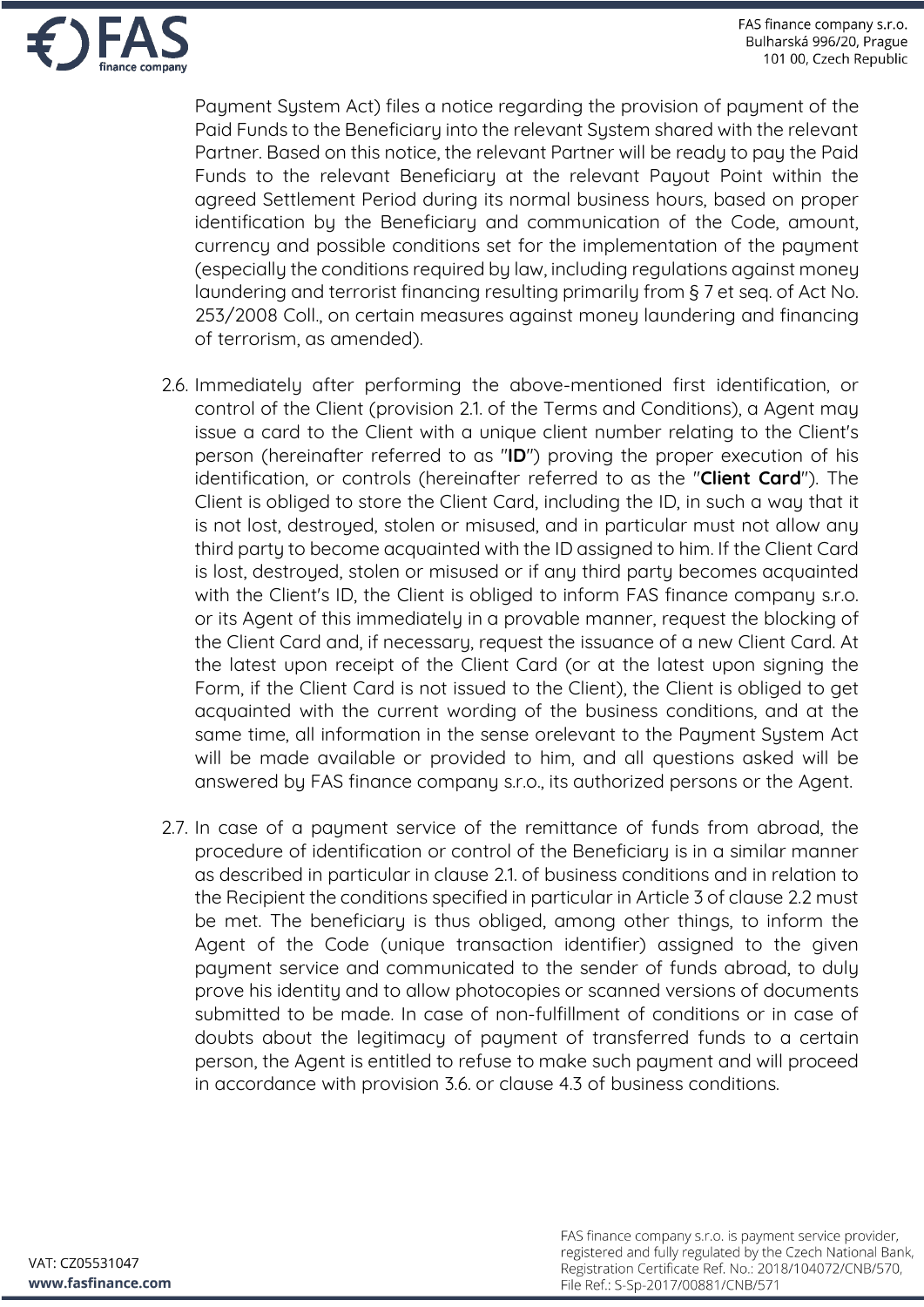

## **3. OTHER TERMS OF SERVICE**

- 3.1. The Client is entitled to unilaterally change or cancel the One-Time Transaction in writing, but only until the relevant Partner pays out the Funds to the Beneficiary (hereinafter referred to as the "**Cancellation Conditions**"). After the payout of the Paid Funds to the Beneficiary, the One-Time Transaction can no longer be changed or canceled.
- 3.2. The Client who intends to change or cancel the One-Time Transaction must appear in person at the registered office of FAS finance company s.r.o., at the relevant premises or at another place agreed with the Agent for these purposes and fill in the relevant request for change or cancellation of One-Time Transaction (hereinafter referred to as "**Change/Cancellation Request**"). The Client shall submit Change/Cancellation Request duly, completely and truthfully filled in and signed along with a copy of the Form directly or through a Agent of FAS finance company s.r.o. who without undue delay after receiving the Request, checks whether the Cancellation Conditions are met. If the Cancellation Conditions are met, FAS finance company s.r.o. or its Agent will return the the Received Funds to the Client in cash at the relevant Premises of the Agent at which the Agreement was concluded or at another place agreed in advance with the Agent for these purposes, in which case FAS finance company s.r.o. has the right to collect a cancellation fee in the amount corresponding to the Fee (hereinafter referred to as the "**Cancellation Fee**"); FAS finance company s.r.o. directly or through a Agent is entitled to unilaterally set off mutual receivables of FAS finance company s.r.o. and the Client, from any funds of the Client that FAS finance company s.r.o. or its Agent has available. If the cancellation of a One-Time Transaction is performed, the legal effects of the Agreement shall cease. Except as provided in this paragraph, the Client is not entitled to request a refund of funds that are the subject of a One-Time Transaction.
- 3.3. The Agent is entitled at his own discretion in the interest of FAS finance company s.r.o. to limit the amount that may be the subject of a One-Time Transaction; The Agent will inform the Client of such a possible restriction before concluding the Agreement.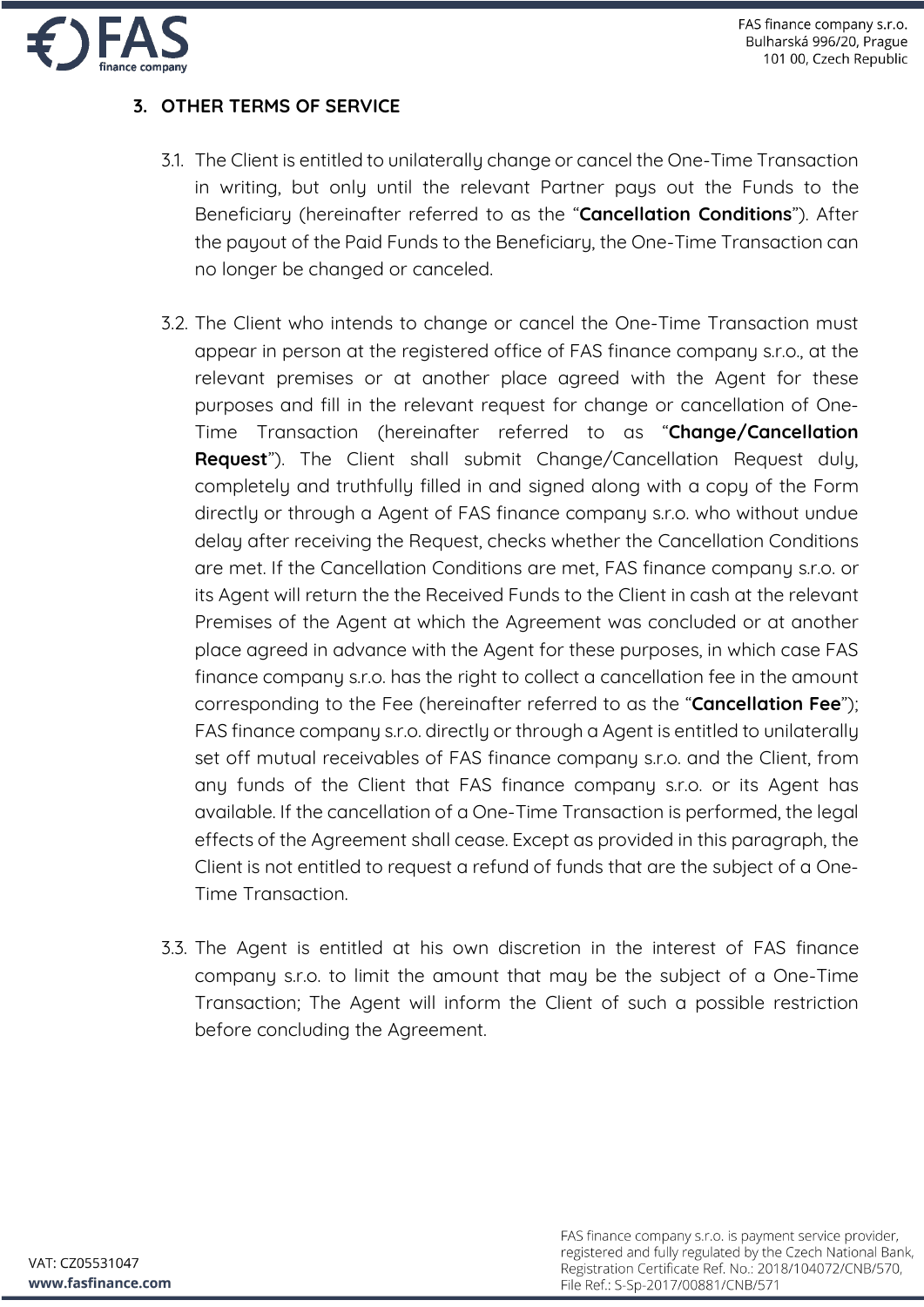

- 3.4. The Client is obliged to pay a Fee for a One-Time Transaction through the Agent of FAS finance company s.r.o., the amount of which is determined on the basis of the amount of Received Funds for a given One-Time Transaction according to the current tariff of FAS finance company s.r.o. valid on the day of concluding the Contract and is increased by the relevant commission of the Agent. The current tariff is available on the website www.fasfinance.com and the Establishment; FAS finance company s.r.o. reserves the right to make changes to the tariff at any time. Information on the current amount of the Agent's commission is available from the relevant Agent at his Premises, or on his website. The Client is obliged to pay the relevant Fee at the latest together with the relevant amount of Received Funds for the given One-Time Transaction. The fee is set and paid in EUR or in another currency specified by FAS finance company s.r.o.; the currency information is always stated in the Form.
- 3.5. The exchange rate of FAS finance company s.r.o. applies to the conversion of the amount of Received Funds into the relevant foreign currency of the transferred funds for a given One-Time Transaction specified in the Agreement, resp. in the Form. Information on current exchange rates for FAS finance company s.r.o. are available on the website www.fasfinance.com. Information on the Agent's current exchange rate is available from the relevant Agent at his Premises or on his website.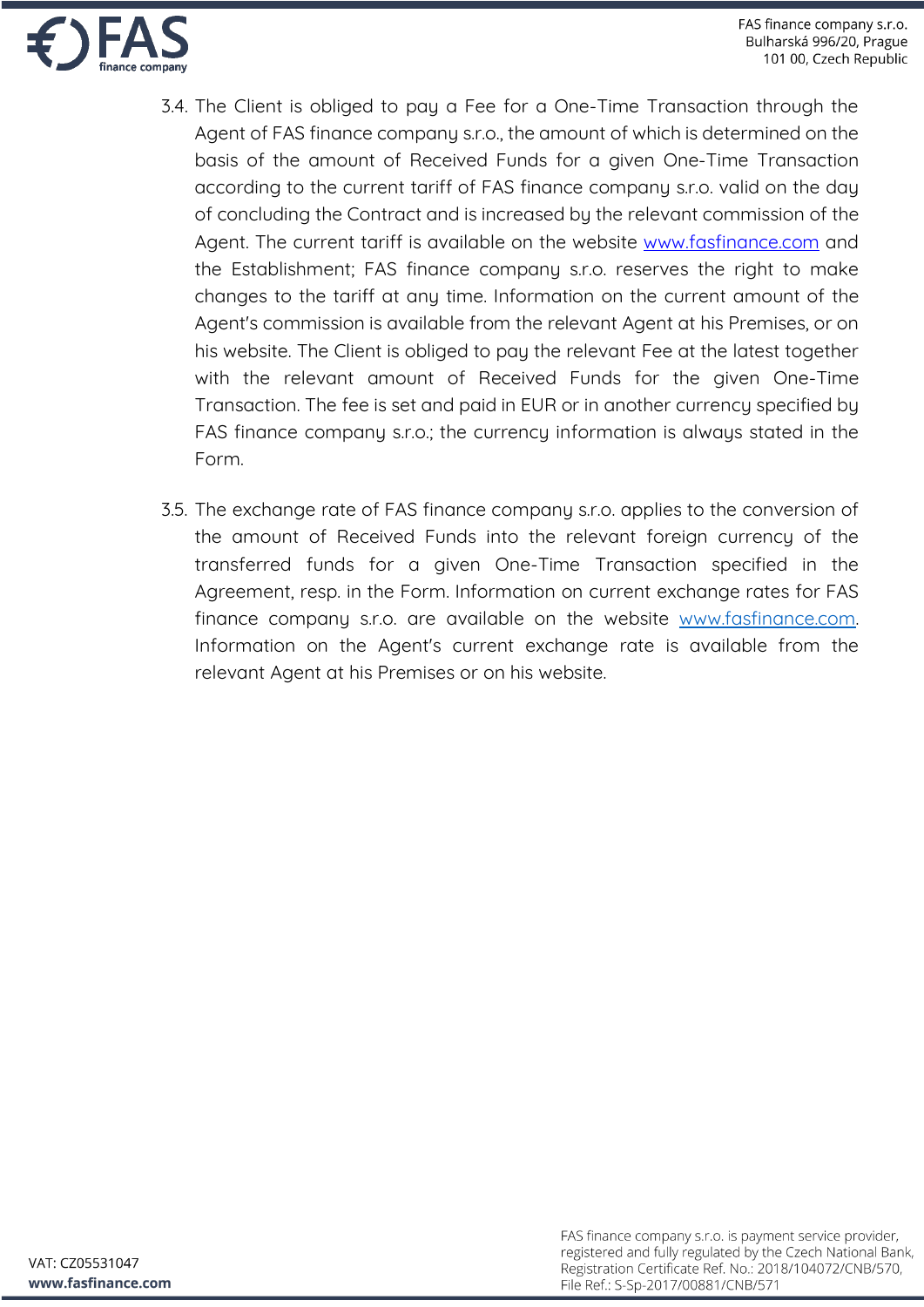

3.6. If the Beneficiary fails to pay out the Paid Funds, in particular because the Beneficiary does not personally collect the Paid Funds (or otherwise does not meet the conditions for their payment) within the Settlement Period, i.e. no later than 30 days from the conclusion of the Agreement, FAS finance company s.r.o. through the Agent provide the Client at his request, with reasonable cooperation, which can be reasonably required, in order to eventually succeed in removing obstacles to the implementation of the payment. If these obstacles cannot be removed and the transferred funds paid out to the Beneficiary on the basis of the relevant One-Time Transaction even within 30 days from the date of the Client's request for cooperation to remove obstacles preventing the payment, the FAS finance company s.r.o., resp. Agent's obligation to mediate the implementation of the payment of the Paid Funds to the Beneficiary ceases. If the reason for which it was not possible to pay out the Paid Funds to the Beneficiary was not caused by FAS finance company s.r.o. or the Agent (i.e. especially if the reason is incorrect or false information provided by the Client, the fact that the Beneficiary did not collect the Paid Funds or that he did not meet another condition for the implementation of their payment), FAS finance company s.r.o. regardless of the fact that the payment has not been made, has the right to remuneration in the amount corresponding to the Fee for the given One-Time Transaction. The Client expressly agrees that FAS finance company s.r.o. directly or through a Agent, is entitled to set off the Fee paid by the Client unilaterally against any receivable of the Client for FAS finance company s.r.o., from any funds of the Client available to FAS finance company s.r.o. FAS finance company s.r.o. directly or through the Agent, at the Client's written request, returns to the Client the amount deposited by the Client for the given One-Time Transaction without undue delay, in cash, in the same currency, and in the same amount (i.e. the amount of Received Funds) after previous unilateral set-off of the remuneration in the amount corresponding to the amount of the Fee, for which the Client undertakes to provide all necessary cooperation. However, the Client is in any case obliged to request a refund of the relevant amount no later than in the time and manner specified for the complaint under the Terms and Conditions, otherwise such a request will not be taken into account and all claims of the Client relating to the relevant One-Time Transaction expire. In the event of a breach of the Client's obligations stated in the previous sentence, the Client and FAS finance company s.r.o. negotiate the claim of FAS finance company s.r.o. against the Client for a contractual penalty in the amount of the Received Funds. This does not affect the right of FAS finance company s.r.o. to compensate for damage.

FAS finance company s.r.o. is payment service provider, registered and fully regulated by the Czech National Bank, Registration Certificate Ref. No.: 2018/104072/CNB/570, File Ref.: S-Sp-2017/00881/CNB/571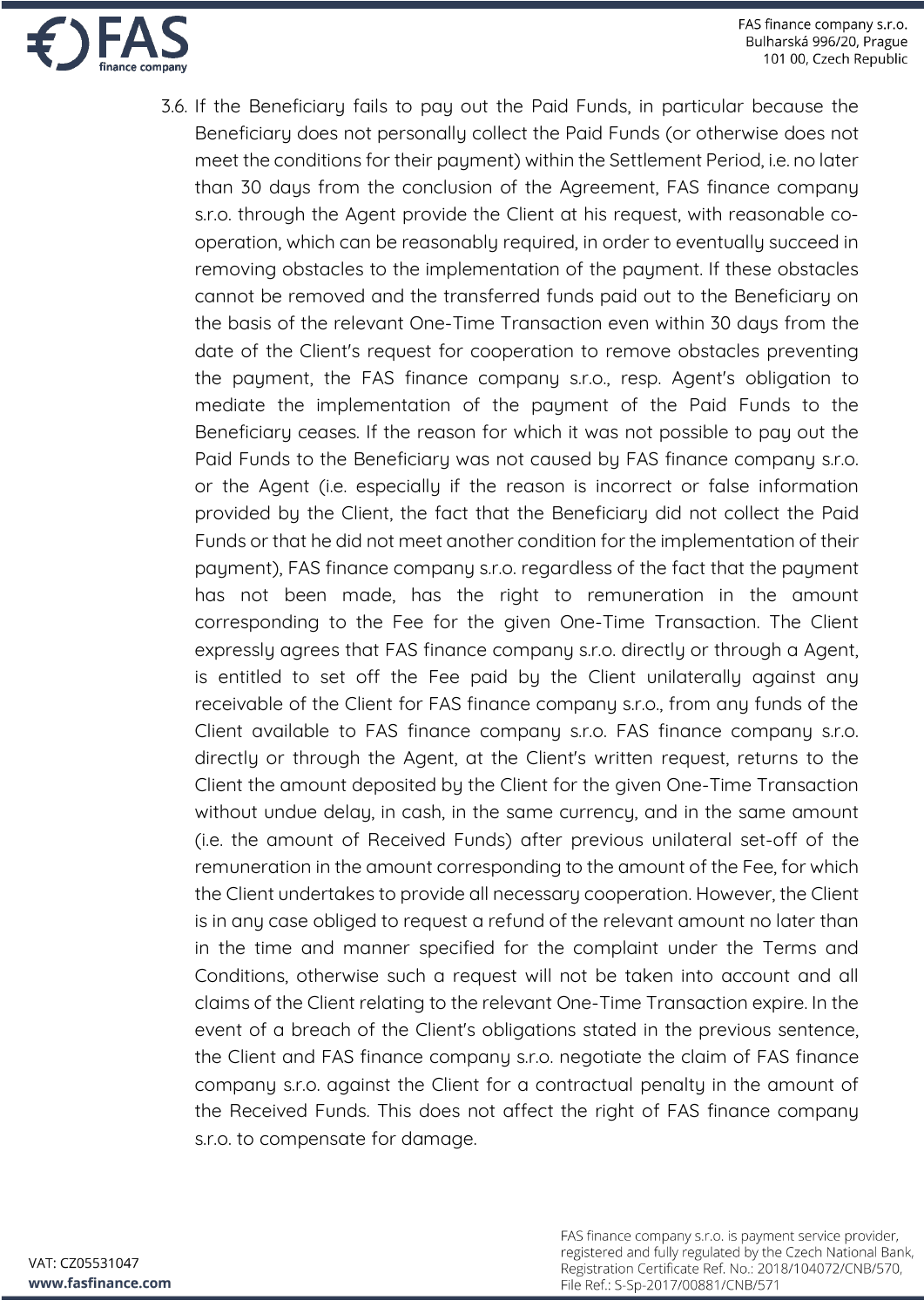

- 3.7. FAS finance company s.r.o. and its Agents are also entitled to refuse to provide the Money Service at any time, resp. refuse to enter into the Agreement with any person, in particular (but not exclusively) if the conditions for concluding the Agreement are not met, resp. implementation of a One-Time Transaction, and/or if so provided by law (especially Act No. 253/2008 Coll., on Certain Measures against the Legalization of Proceeds from Crime and Terrorist Financing, as amended) and/or if the FAS finance company s.r.o. or its Agent suspects that the Client is committing fraudulent or other illegal actions against them. In the event of such a refusal, FAS finance company s.r.o. directly or through the Agent informs the Client of the reasons for such a refusal, unless this is in conflict with the requirements of legal regulations and/or decisions or orders of the relevant state administration body or court.
- 3.8. If the Client believes that the One-Time Transaction did not take place in accordance with the Agreement, he is entitled to file a complaint against FAS finance company s.r.o. by means of the relevant complaint form signed by the Client and submitted to the Agent with whom the One-Time Transaction was concluded (hereinafter referred to as the "**Complaint**"). The Complaints Procedure, including the specific procedure for individual complaints, including, among others, deadlines for their settlement, is available on the Provider's website www.fasfinance.com.
- 3.9. By concluding the Agreement, the Client acknowledges and agrees that FAS finance company s.r.o, Partner and Agent are not obliged to verify or control in any way the data (their accuracy or veracity) communicated by the Client for the purposes of the One-Time Transaction and are not liable for any damage or other harm, which the Client or any third party suffers in particular as a result of incorrectness or untruthfulness or misuse of data.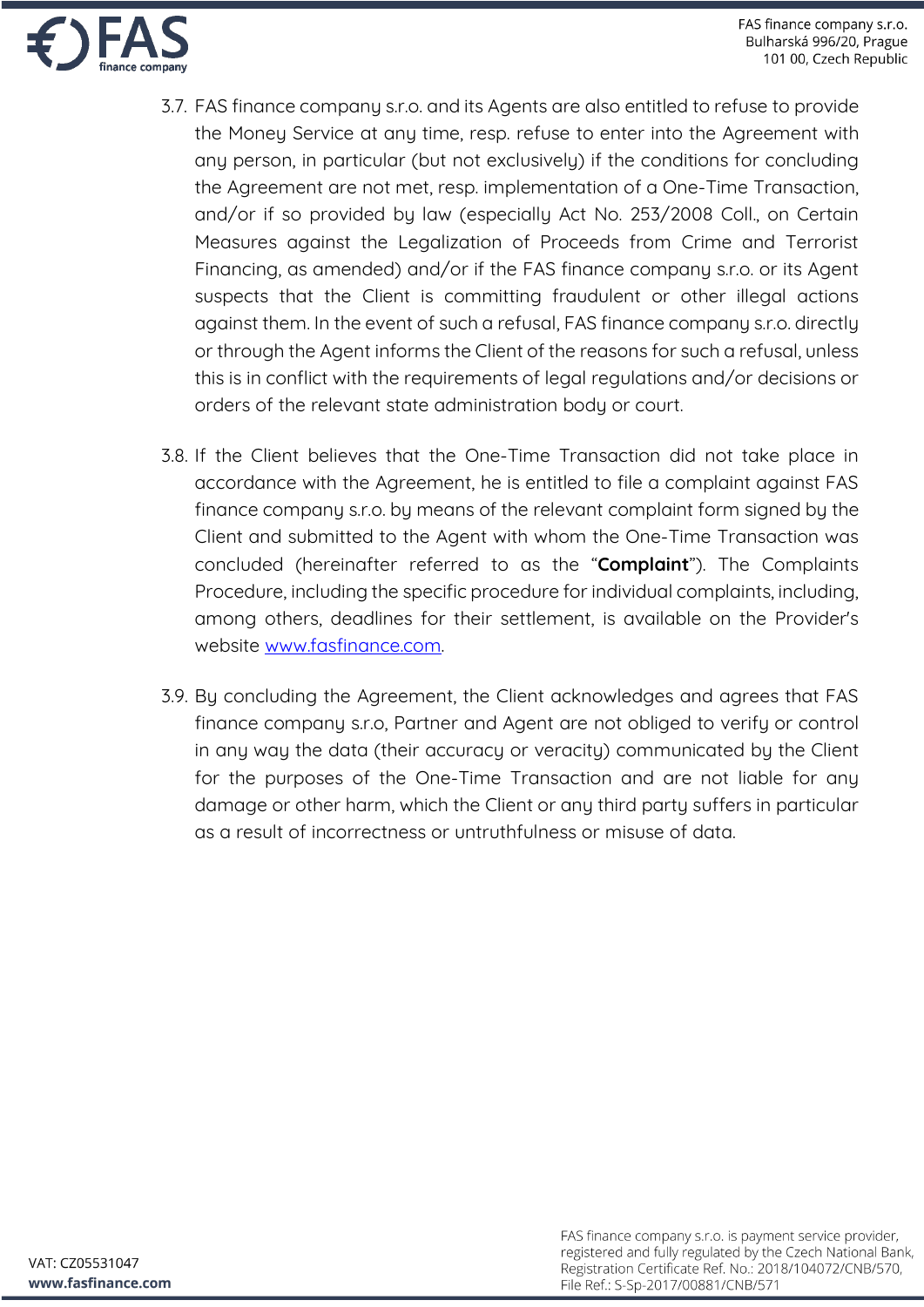

# **4. FULFILLMENT OF LEGAL OBLIGATIONS**

- 4.1. FAS finance company s.r.o., the Agent, the Client and the Beneficiary are obliged to fulfill all obligations and respect all restrictions and conditions stipulated by valid legal regulations, the subject of which is the fight against money laundering and terrorist financing, especially those stipulated by Act No. 253/2008 Coll. on certain measures against money laundering and terrorist financing, as amended, and then to fulfill all obligations and respect all restrictions and conditions set by Act No. 69/2006 Coll. on the implementation of international sanctions, as amended.
- 4.2. In order to fulfill the above obligations, FAS finance company s.r.o., resp. the Agent, the Client and the Beneficiary provide each other with the maximum possible cooperation in this regard; Prior to concluding the Agreement, the Client is obliged, at the request of FAS finance company s.r.o., the Agent or persons authorized by them, to allow his identification and/or control in accordance with the relevant provisions of Act No. 253/2008 Coll., as amended, and especially for this purpose. provide and submit without delay all required documents, information and explanations and fill in all required forms and questionnaires completely and truthfully, especially but not exclusively, in order to identify/verify the real owner, review the Client's funds, verify the purpose and intended nature transactions, etc., while in case of providing incorrect, incomplete or false data neither FAS finance company s.r.o. nor the Agent do bear any responsibility for damages or injuries caused as a result of such incorrectly, incompletely or untruely provided data to the Client, the Beneficiary or any third party. Any changes in the data provided by the Client in connection with the Money Service (especially a change in contact details, the intended nature of the business or the source of funds) must be immediately (within 5 working days) notified to FAS finance company s.r.o.
- 4.3. The client acknowledges that FAS finance company s.r.o. or the Agent is entitled to postpone the execution or not to carry out the One-Time Transaction at all, if required or permitted by law, in which case they will inform the Client of this fact, unless it conflicts with legal requirements and/or decisions or orders of the relevant state administration body or court. The Client further expressly acknowledges that FAS finance company s.r.o. directly or through a Agent, shall notify any so-called suspicious transaction within the meaning of Section 6 of Act No. 253/2008 Coll., as amended, to the Financial Analytical Office, if required by law.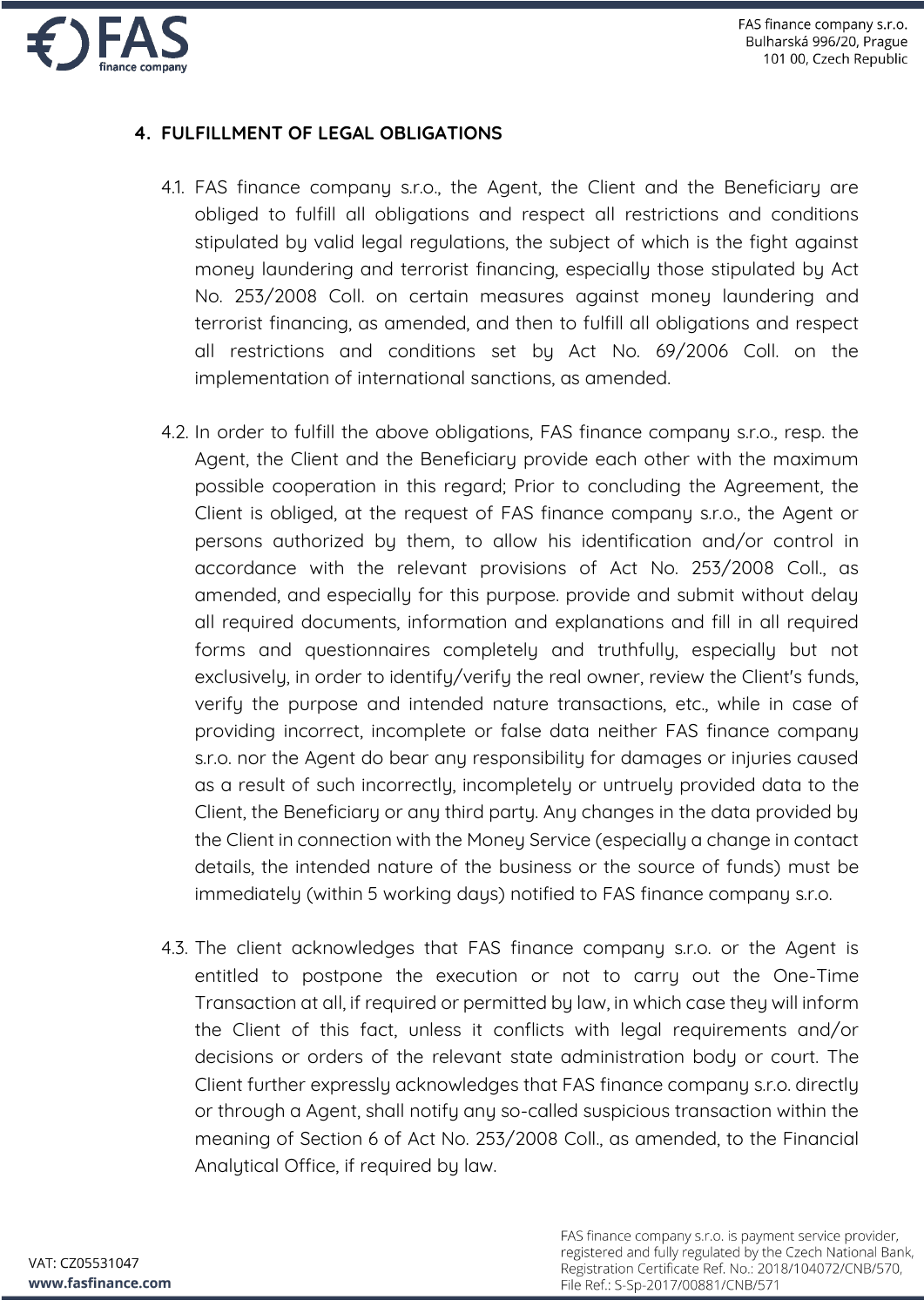

4.4. The body supervising the activities of FAS finance company s.r.o. in the area of providing the Money Service is the Czech National Bank, with its registered office at Na Příkopě 28, Prague 1, postal code: 115 03. It is possible to address a complaint on the FAS finance company s.r.o. or its Agent to this body if the Client believes that FAS finance company s.r.o. or its Agent violated the provisions of a legal regulation relating to the Money Service. Before exercising the right to file a complaint or before filing a motion to initiate judicial or administrative proceedings, the Client/Beneficiary is obliged to use the possibility of an amicable out-of-court settlement with FAS finance comapny s.r.o. by delivering the Complaint in the sense of the business conditions or a written request for an amicable out-of-court settlement of a breach of a legal regulation which the Client/Beneficiary objects to. If the company does not respond to this request, which, in addition to the description of the alleged violation, the provisions of the legal regulation, or its designation, must also contain the necessary identification data on the Client/Beneficiary including his correspondence address, and on the relevant One-Time Transaction, within thirty days from the day of demonstrable delivery of the complanit to FAS finance company s.r.o. or the Agent who was to perform the One-Time Transaction, it is considered that the Client/Beneficiary's obligation to use an amicable out-of-court settlement of the dispute has been fulfilled.

### **5. PROTECTION OF PERSONAL DATA AND SENDING OF COMMERCIAL MESSAGES**

- 5.1. By concluding the Agreement, the Client, who is a natural person, acknowledges that for the purposes of fulfilling the Agreement and other obligations of FAS finance company s.r.o. or its Agents arising from legal regulations, he provides its personal data, which are subject to protection under Regulation (EU) 2016/679 of the European Parliament and of the Council, on the protection of individuals with regard to the processing of personal data and free movement of such data and repealing Directive 95/46 / EC (General Data Protection Regulation) (hereinafter "**GDPR**"). By concluding the Agreement, the Client also confirms that he has thoroughly and comprehensibly acquainted himself with the information concerning personal data protection in the sense of GDPR (Privacy Policy) published on www.fasfinance.com, and is aware of all the above provisions and fully understands and accepts his rights.
- 5.2. Furthermore, by concluding the contract, the Client acknowledges that the fulfillment of obligations under the concluded contract is not conditioned by the granting of consent to the processing of personal data.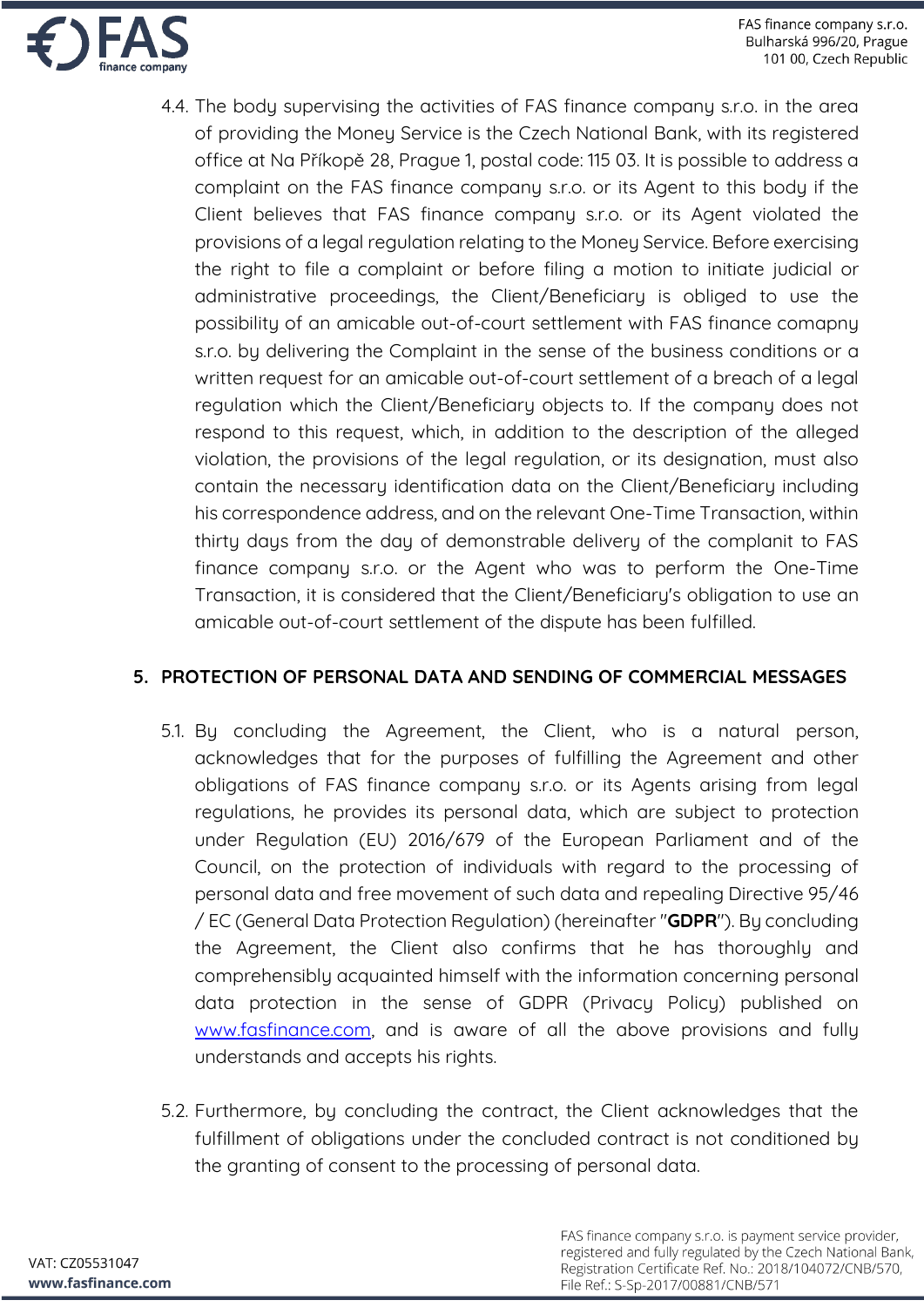

- 5.3. The Client acknowledges that he is obliged to state his personal data (including during registration, in his user account, when ordering from the web interface) correctly and truthfully and that he is obliged to inform FAS finance company s.r.o. about changes in the personal data
- 5.4. By processing the Client's personal data, FAS finance company s.r.o. can entrust a third party as a processor, in accordance with the general regulation on the protection of personal data.
- 5.5. The Client acknowledges that in accordance with the GDPR, FAS finance company s.r.o. is authorized, within the scope of its legitimate interests as a controller of personal data for the purposes of direct marketing, to send the Client occasional business communications. The Client may express his disagreement with sending of such messages by a written request sent to the address info@fasfinance.com.

# **6. FINAL PROVISIONS**

- 6.1. These business conditions are effective from 1.11.2018.
- 6.2. All information concerning in particular the Money Services / One-Time Transactions / Agreement is provided by FAS finance company s.r.o. and its Agents to the Client in Czech, Russian or English languages. All communication between FAS finance company s.r.o., its Agents and the Client concerning the Money Service / One-Time Transactions / Agreement takes place in the Czech language. By concluding the Agreement, the Client declares and confirms that he fully understands all communication or any texts stated in the Czech language (or in the languages mentioned above).
- 6.3. These terms and conditions are an integral part of each Agreement; each Agreement, resp. Form, contains an explicit reference to the terms and conditions. By signing the Form (Agreement), the Client simultaneously confirms his explicit, complete and unconditional consent to the wording of the current business conditions. By signing the Form (Agreement), the Client further confirms that he has read the content of the business conditions in detail before concluding the Agreement and that they have been duly and completely made available to him, resp. provided, all information required by the Payment System Act, as amended, in particular the information resulting from the provisions of § 131 et seq. of this Act, as well as all information about its rights arising from the GDPR.